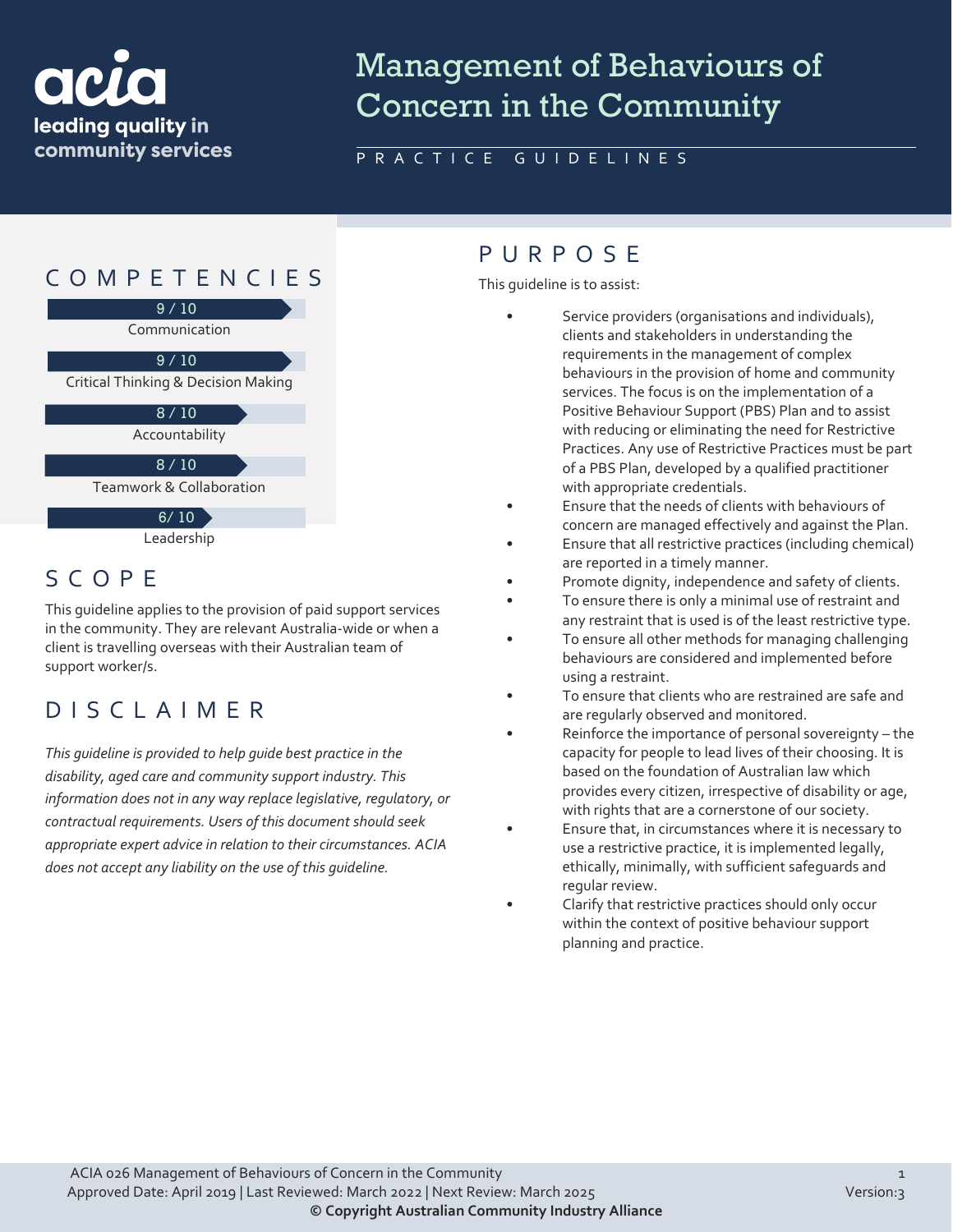# DESIRED OUTCOME

- Reduce and eliminate the need for Restrictive Practices in the home and community setting and achieve and implement their documented Positive Behaviour Support Plan (PBSP) relevant to each individual Client's needs. (Australian Government, 2022)
- To maintain quality and safe standard of care and supports.
- Protect and safeguard clients.

# BACKGROUND

- The Positive Behaviour Support Plan (PBSP) is central in providing positive behaviour support to an individual and aims to apply strategies that respond to challenging behaviours or behaviours of concern and reduce and/or eliminate the use of Restrictive Practices by addressing the underlying causes of the behaviour.
- This involves ensuring that the environmental, social and health (including mental health) needs of the Client, who is displaying the behaviour of concern, are being met by developing and implementing a plan that:
- Ensures the Client feels safe and addresses complex dynamics in the home environment
- Provides opportunities for community participation and support for the Client to exercise genuine choice and control, including through supported decision-making
- Addresses the health needs of the Client utilising a holistic approach, including understanding possible mental health needs like feelings of anxiety and depression.
- A PBSP is developed once a Functional Behavioural Assessment has been conducted and should be developed with the assistance of parents/carers, support workers and school personnel to ensure a holistic assessment of the Client is obtained.
- In some cases, the use of a Regulated Restrictive Practice may be required when the Client's behaviour presents as a safety risk to either the Client or another person. There are strict guidelines around the use and reporting of a Regulated Restrictive Practice which should only be used when all other options are exhausted. The use of restrictive practice should be minimal and included in the PBSP with the goal of working towards it being progressively reduced and eliminated as other strategies are successfully introduced.
- Service Providers should ensure that teams carrying out assessments and delivering interventions have the training, education, professional development and supervision to ensure necessary skills and competencies that reflects best practice

For anyone who has worked with vulnerable clients, including the elderly and persons with a disability, there are frequently periods where restraint has been considered the only option compared to the risk of injuring themselves or others. This may be due to cognitive decline, limited memory, or poor reasoning capacity (Hofmann & Hahn, 2014). However, what is clear from the literature is restraint can have elongated and detrimental side effects that can impede ongoing functioning and can impact cognition (Cotter, 2005). Mechanical restraint in one study was reported to be used in 13% of clients predominantly used to control aggressive behaviour (29%), prevention of falls (19%), and general protection (19%) (Capeletto et al., 2021). Physical restraints can result in death from asphyxiation or strangulation (Miles, 2002; Parker & Miles, 1997). They are additionally highly likely to result in acute functional decline, pressure ulcers, incontinence, and an exacerbation of behaviours (Hofmann & Hahn, 2014; Koczy et al., 2011). Chieze et al. (2019) reported results following a systematic review that included; increased agitation, feelings of being punished, loneliness, and helplessness, as well as potentially some reported cases of Post Traumatic Stress Disorder. Strategies to reduce the utlisation of restraints invovled increased education and knowledge base for staff (Brugnolli et al., 2020; Koczy et al., 2011), assistive surveillance technology (Te Boekhorst et al., 2013), engagement of specialists (Cotter, 2005), review of medications, increased supervision (Brugnolli et al., 2020) and development of therapeutic relationships (Chieze et al., 2019). Further insights into creating safe environments for clients to exercise dignity of risk remain a journey for the health sector.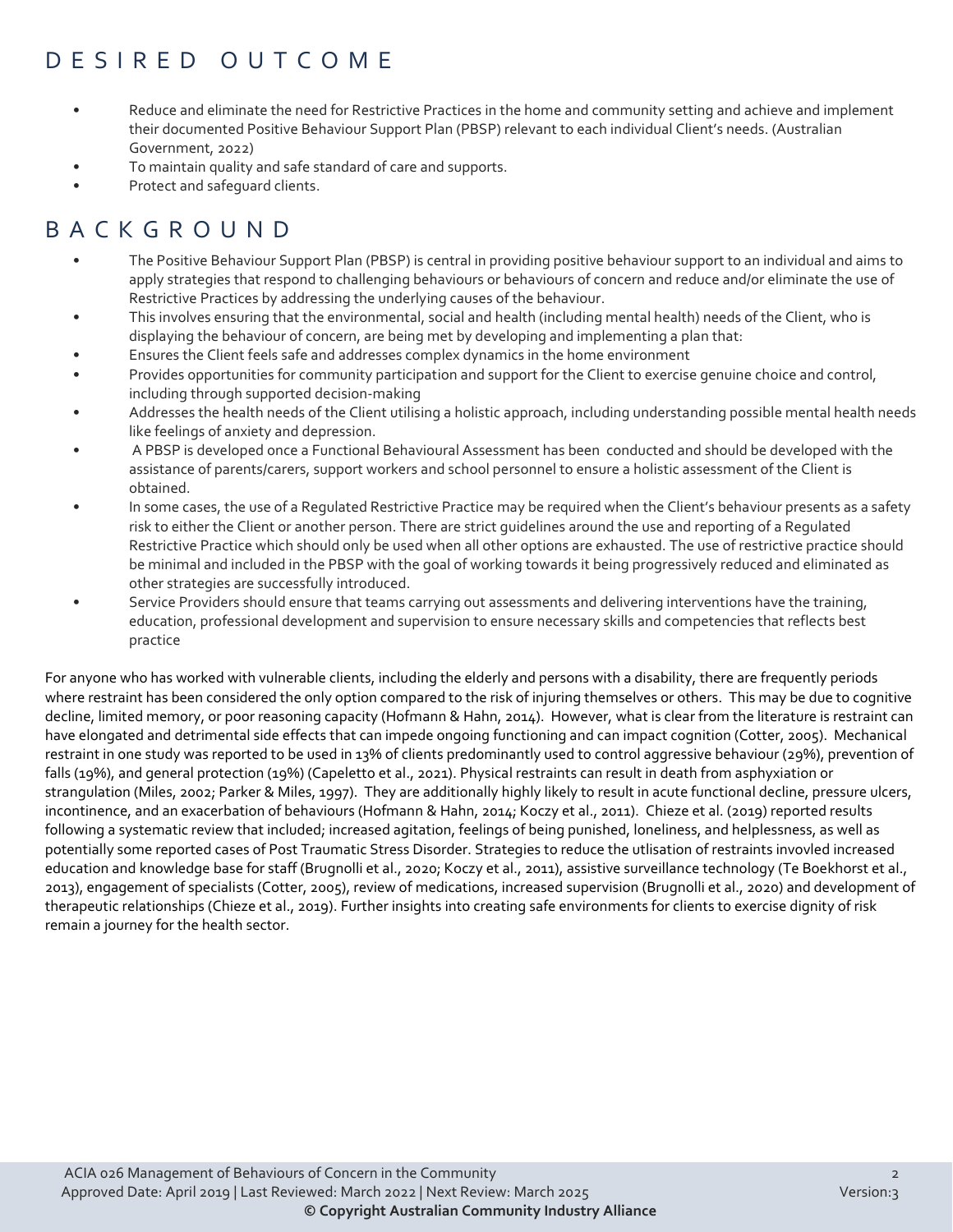### DEFINITIONS & SUPPORTING INFORMATIO N

**Support Worker** - A paid person who assists people to perform tasks of daily living so as to participate in social, family and community activities in the person's home and their community. Support Workers have been commonly known in the past as attendant care worker, disability worker, aged care worker, community worker, homecare worker, care worker or paid carer.

**Service Provider** - Organisation or person accountable for the delivery of supports to Clients.

**Carer** - a person that provides supports to the Client at no cost (generally family or friend).

**Support Worker Competency** - trained and assessed as competent by a Registered Nurse or a person deemed competent by the provider to safely and appropriately perform a specified task as a support worker.

**Client** means the service user, participant, user, care recipient, consumer or person receiving the nursing or support services.

**Plan** means a Service Plan, Support Plan or Individual Plan (however titled – the plan) is a document developed in response to a request for service. It is developed by a Registered Nurse or a person deemed competent by the provider from the service provider, prior to the commencement of service delivery. It outlines the expected outcomes of the requested care/services and the tasks, duties and interventions required to meet the care and service needs of the client (within the parameters of the funding program). The plan guides and directs the individual support worker or Registered Nurse in their day-to- day delivery of the services.

**Registered Nurse** means a person who has completed the prescribed educational preparation, demonstrated competence for practice, and is registered and licensed with the Australian Health Practitioner Regulation Agency (AHPRA) as a Registered Nurse.

*Competent* means having been trained and assessed by a registered nurse or enrolled nurse or approved assessor as competent to safely and appropriately perform a specified task.

**A behaviour of concern** is any behaviour which causes stress, worry, risk of or actual harm to:

- The person with Dementia or other condition which results in behaviours of concern; and/or
- Care staff, family members or those around them.

Examples of behaviour of concern may include:

- Verbal disruption;
- Physical aggression;
- Repetitive actions or questions;
- Resistance to personal care;
- Sexually inappropriate behavior;
- Refusal to accept service;
- Problems associated with eating;
- Socially inappropriate behavior;
- Wandering or intrusiveness; and
- Sleep disturbance.

**Behaviour Support Practitioner**: A professional person, with appropriate training, skills and/or experience in the management of complex and/or challenging behaviours, considered suitable to undertake behaviour support assessment (including functional behavioural assessments) and to develop behaviour support plans that may contain the use of Restrictive Practices.

**Complex Behaviours** are also referred to as behaviours of concern are those of such intensity, frequency or duration as to threaten the quality of life and/or the physical safety of the individual or others and is likely to lead to responses that are restrictive, aversive or result in exclusion. Any behaviour displayed by a person which is considered challenging or inappropriate by others, or which gives rise to reasonable concern, may be considered as challenging. However, the use of the term challenging should be understood in terms of the social context in which behaviour occurs, rather than a symptom of individual pathology.

**Consent**: The term consent refers to permission given by a person with capacity to do so, or person(s) with legal authority to do so, on behalf of the person. For consent to be valid it must be voluntary, informed, specific and current. A person must be free to exercise genuine choice about whether or not to give or withhold consent, but it is only genuine if the person giving consent has the capacity and authority to do so.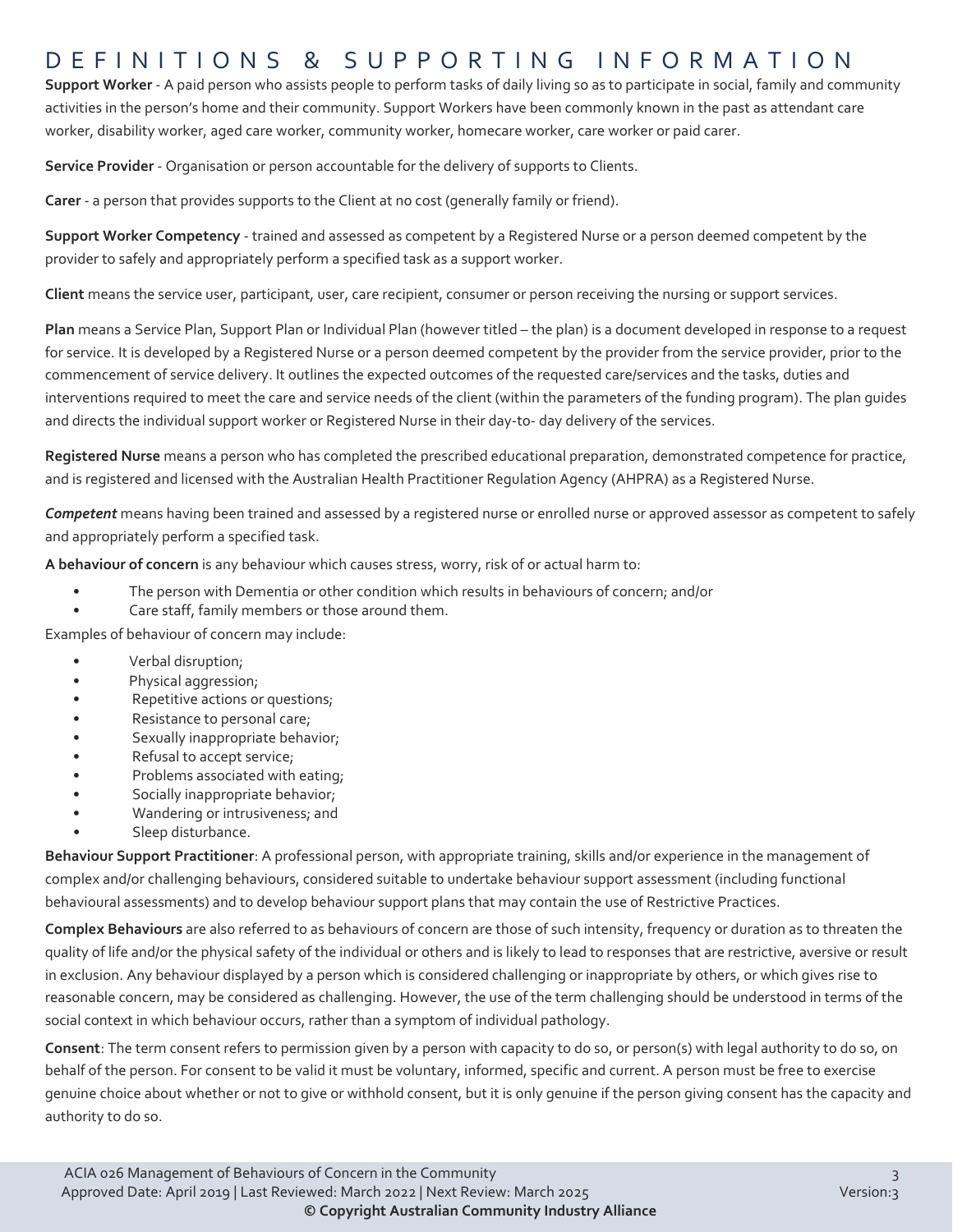**Functional Behavioural Assessment** is a functional behavioural assessment is conducted by a suitably qualified and skilled specialist such as a psychologist, psychiatrist, education or health professional. It is the process for determining and understanding the function or purpose behind a person's behaviour, and may involve the collection of data, observations, and information to develop an understanding of the relationship of events and circumstances that trigger and maintain the behaviour.

**Positive Behaviour Support Plan (PBSP):** A Positive Behaviour Support Plan is one that reflects the needs of the Client with complex behaviours which aims to improve their quality of life and supports their progress towards positive change. The plan progresses towards the reduction and elimination of Restrictive Practices, where these are in place for the Client. To ensure effectiveness, implementation of the PBSP should be undertaken by parents/carers, support workers and school personnel (where indicated).

**Prohibited Practice: Prohibited Practice** is any practice which interferes with a client's basic human rights, are unlawful or unethical in nature, and are incompatible with the objects and principles of the Disability Inclusion Act 2014. The Quality of Care Principles 2014 has been amended to include Minimising the Use of Restraints . If an organisation uses restrictive practices such as physical or chemical restraint, these are expected to be consistent with best practice and used as a last resort, for as short a time as possible and comply with relevant legislation.

**Chemical restraint** means a restraint that is, or that involves, the use of medication or a chemical substance for the purpose of influencing a person's behaviour, other than medication prescribed for the treatment of, or to enable treatment of, a diagnosed mental disorder, a physical illness or a physical condition. Chemical restraint is the control of a client's behaviour through the intentional use of medications and where there no medical condition that is being treated.

**Physical restraint** means any restraint other than: (a) a chemical restraint; or (b) the use of medication prescribed for the treatment of, or to enable treatment of, a diagnosed mental disorder, a physical illness or a physical condition. This guidance adopts the general principle that restrictive practices are only implemented as a last resort; are implemented for the least amount of time possible; are recorded, monitored and reviewed; have tight safeguards in place that are focused on minimising risk to consumers, staff, and others; and are undertaken with a focus on ensuring decency, humanity and respect at all stages. The intentional restriction of a client's voluntary movement or behaviour by the use of a device, or removal of mobility aids, or physical force.

**Environmental Restraint** – Environmental restraint is the restriction of movement by the client without the client/ support decision maker's explicit and informed consent. Environmental Is to restrict a person's free access to all parts of their environment, including items or activities.

**Aversive treatment practices/punishment** - An aversive practice is one that uses unpleasant physical, sensory or verbal stimuli, e.g. any voice tone, command or threat that is used to limit a client's mobility in an attempt to reduce undesired behaviour. :

# GUIDELINE

- The behaviour needs of the clients are identified on admission in consultation with the client (where appropriate), support decision maker, medical officer and specialist if required.
- The assessment for behaviours is carried out during assessment period. If the client has behaviours of concern, these are recorded and staff document interventions that are effective and not effective.
- An individual care plan noting the behaviour and what triggers certain types of behaviour is developed. Interventions are evaluated regularly to ensure ongoing effectiveness.
- Incident reports are used to capture accident/ incident behaviours which include aggressive, abusive (verbally and physically) as well as inappropriate behaviours.
- Exception reporting of client behaviour is captured on the progress notes.
- Data on Client aggression is collected and evaluated monthly
- Management of behaviours is complex and requires at times a diverse multidisciplinary approach. This is achieved with the referral to appropriate treating professionals who are appropriately skilled and qualified.
- Any behaviours of concern that pose a risk to the safety and well-being of others should have a client risk safety assessment completed to ensure that appropriate risks are managed and mitigated in accordance with the individual needs and preference of the client and their support decision maker.
- Behaviours of concern will be managed through the utilisation of non-pharmacologic interventions, pharmacologic interventions are at the discretion of the treating medical officer.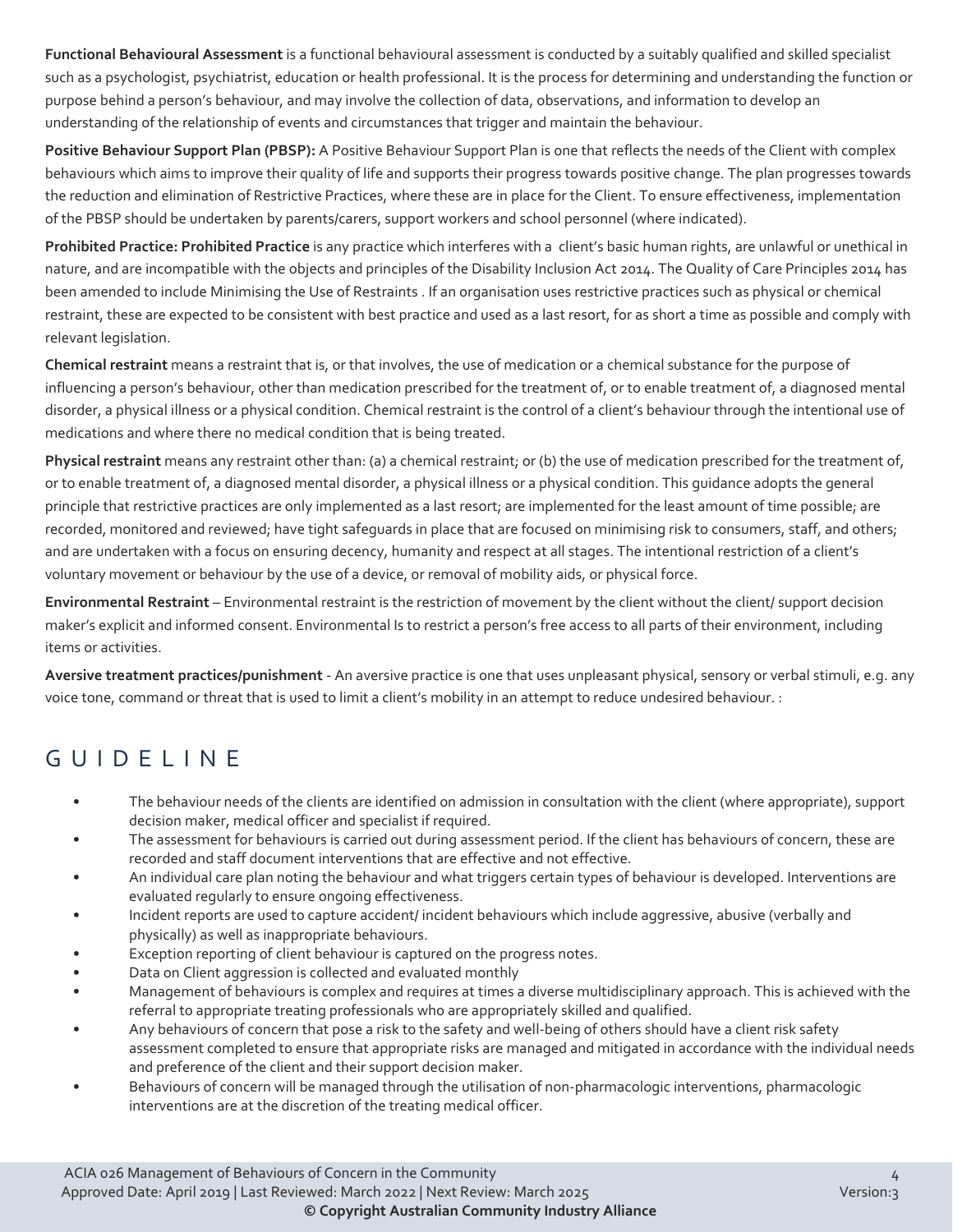All Support Workers have an obligation and duty of care to:

- Comply with industry-related standards of equity, justice, fairness, and compassion in dealing with others within and beyond the organisation;
- Perform all duties responsibly and professionally, as quided by organisational policies, legal obligations and the client's needs and choices;
- Act appropriately when a conflict arises between you and the client and escalate concerns immediately in line with the Service Provider's process.

### **Restraint Free Approach**

Clients are to be treated in a fair and equitable manner when seeking access to support and services and are involved in identifying their needs and support to meet their assessed needs to achieve desired outcomes

Ideas to support a restraint free approach:

- Model positive behaviour;
- Be consistent;
- Set clear expectations;
- Explain what you are going to do (your actions);
- Try not to rush and act calmly;
- Acknowledge positive efforts;
- Evaluate and review successes;
- Minimise boredom;
- Identify early warning signs/agitation and changes early;
- Enhance opportunities for decision making;
- Show respect and treat the person with dignity at all times;
- Ensure they are not in pain or have needs not being met;
- Check they are not sick or have an underlying medical issue;
- Ensure they get enough sleep;
- Are they going through a stage of grief or loss;
- Ensure they are not trying to communicate a need, for example that they are hungry, thirsty, want or don't want to do something, that they are lonely or bored;
- Ensure the environment is suitable, for example too noisy or quiet, too hot or cold, they can't reach something;
- Have consistent staff that the person enjoys having around;
- Have consistent routines that support the needs of the person;
- Have the behaviour support plan or plan of care reviewed;
- Document and track trends in behaviours;
- Call for help if you need to!

#### **Restrictive Practices**

- Restrictive Practices is the general term used for all practices which are used with the intention of influencing or changing behaviour. People requiring physical or intellectual support have the same rights and responsibilities as anyone else in the community. Their support services must promote the quality of life, uphold the dignity and safeguard the rights of the client. Where support strategies are used with the intention of influencing or changing behaviour they must be sanctioned by means of a documented Behaviour Support Plan (BSP) or Incident Prevention and Response Plan (IPRP) which has been developed by qualified practitioners. Restricted Practices have additional control and must be informed by strict written guidelines which provide clear conditions and limitations on their use. Implementation of a Restricted Practice requires both legal consent, and authorisation by a Restricted Practice Authorisation Panel (RPAP). This applies to children, teenagers and adults.
- Beyond that which is reasonably required to ensure safety, prevent harm or to comply with legal requirements, e.g. the requirement to wear a seat belt in a moving vehicle. However, recommendation of additional devices such as seat belt covers which prevent a person's access to the release mechanism of a seat belt is a Restricted Practice.
- Physical restraint does not include physical assistance or support related to involuntary movement, daily living routines, eating, function support, aids or other safety devices used to prevent injury, which are commonly used for specific medical, dental and surgical treatment and where the person does not resist. However, all such strategies must be consented to, clearly documented, linked to distinct outcomes and endorsed by a Practitioner from a relevant discipline (e.g. Occupational Therapist, Physiotherapist).
- Where any concerns arise in relation to:
	- 1. the appropriateness or degree of physical assistance recommended in support of an individual;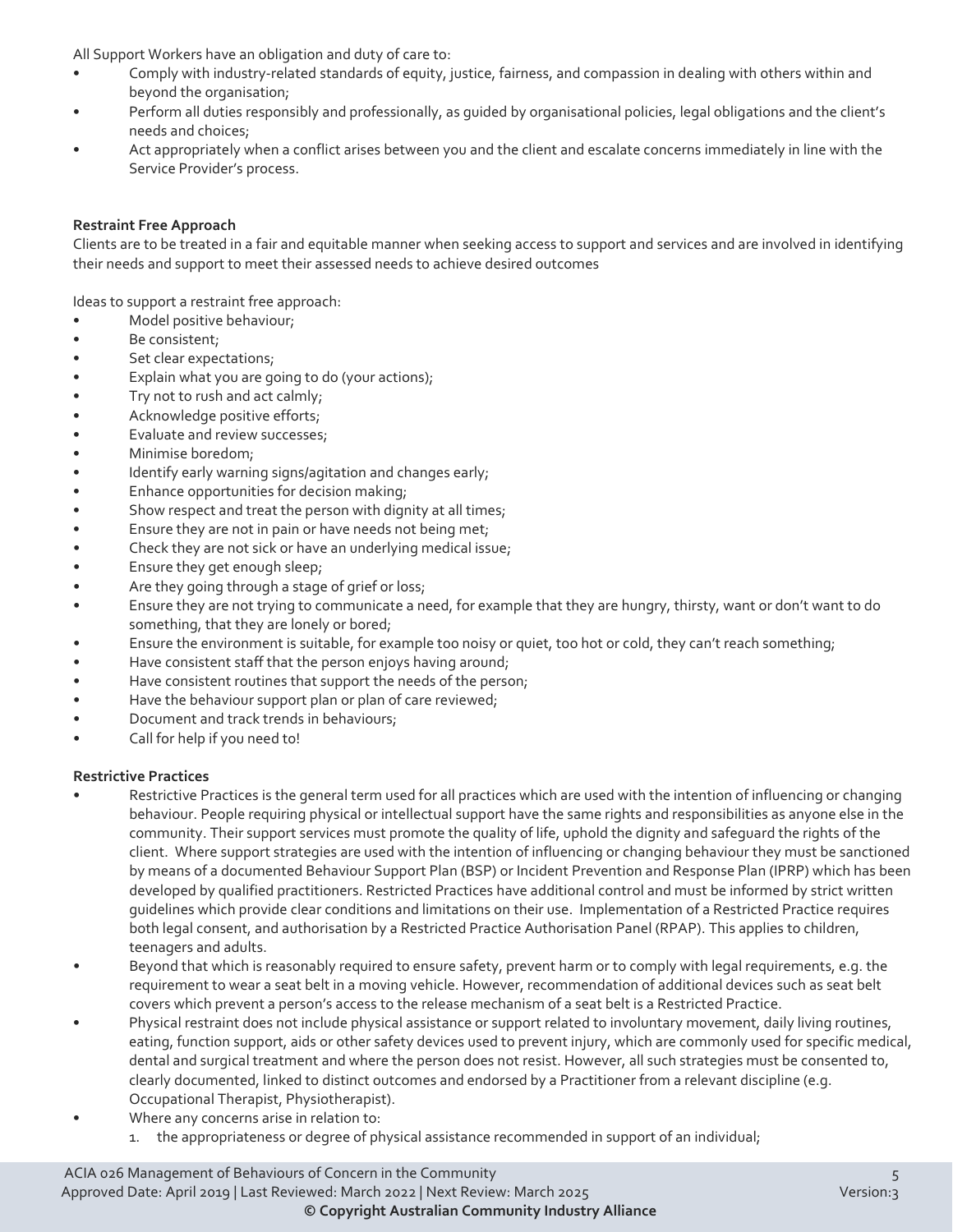- 2. whether or not a client has the capacity to demonstrate their objection to physical contact; or
- 3. whether or not a carer or care worker can identify a distinct behaviour or set of behaviours as an attempt by the client to demonstrate their objection to physical contact, these concerns should be directed immediately to line management for review.
- **Restricted access** The recommendation to use physical barriers such as locks or padlocks or impose enforceable limits or boundaries in an environment beyond normally accepted community practices (e.g. keeping hazardous chemicals or cleaning products securely stored, keeping a wardrobe door or front door locked) in order to limit a person's access to items, activities or experiences, with the intention of manipulating a particular behaviour or managing the risk associated with it.

### Responsibilities

- Staff will make sure:
	- o That they understand the content of this policy
	- o That their actions reflect the requirements of this policy.<br>
	o That they report an observed incident that they consider
	- That they report an observed incident that they consider to be Restrictive Practice or Prohibited Practice.
- Managers will ensure:
	- o Client Intake procedures provide a rigorous assessment of all potential Behaviours of Concern.
	- o Behaviours of Concern are supported by a Behaviour Support Plan or Incident Prevention and Response Plan (IPRP).
	- o Any potential client with an established or pending Restricted Practice Authorisation will need to be approved by the Manager.
	- o Staff are aware that legal consent, and authorisation by a Restricted Practice Authorisation Panel (RPAP) are required before any Restricted Practice can be implemented or supported.
	- o Staff must be able to understand and recognise examples of Restrictive, Restricted and Prohibited Practices.<br>
	o Staff who support clients with identified Behaviours of Concern will have sufficient training to adequately
	- Staff who support clients with identified Behaviours of Concern will have sufficient training to adequately implement Positive Behaviour Support Strategies
	- o Staff must immediately report any unauthorised instances of Restricted Practice or Prohibited Practice that they witness to their superior and record this instance as a case on the client file. This reporting requirement also applies to witnessing Restrictive Practice or Prohibited Practice by a parent or guardian of a client. If a staff member does not believe that their report has been appropriately acknowledged or actioned please register the report directly with the Manger.

#### **Obligations as a Service Provider:**

- All Restrictive Practices must be investigated and documented
- All behaviour support plan that contains a regulated restrictive practice needs to be reviewed every 12 months or earlier if the Client's circumstances change
- A positive behaviour support must be developed by a Behaviour Support Practitioner
- Use of restrictive practice is authorised in accordance with the jurisdiction that the client is funded by

Providers will need to be aware of and comply with any relevant requirements in their state or territory in relation to seeking authorisation of consent and reporting to the use of a restrictive practice.

The restrictive practice must be viewed as a last resort, have a time limited strategy and a regular review of the practice must be planned.

The Service Provider responsible for implementing the strategies in the behaviour support plan will ensure that the requirements of the PBSP are met within the scope of their funding. They will provide guidance to their staff who support Clients with challenging behaviours to work as an effective team in meeting the goals and desired outcomes of the PBSP which includes timely reporting of any changes in Client behaviours.

The Service Provider, who has identified that they will deliver services to Clients with challenging behaviours within their quality framework scope, should appoint a Senior Manager who is familiar with the operational considerations around the use of a Restrictive Practice in the intended service setting, who will chair/participate in the RPA Panel. Service Providers may have their own internal policies and procedures to support Senior Manager's decisions to provide interim authorisation for the use of Restrictive Practice. The Senior Manager, where possible, should be separate to the person responsible for the implementation of the Restrictive Practice within the organisation.

Support Workers must have completed competency-based training and have been signed off by a suitably qualified and skilled person - relating specifically to the Client situation and PBSP and understanding the basic anatomy relating to their disability that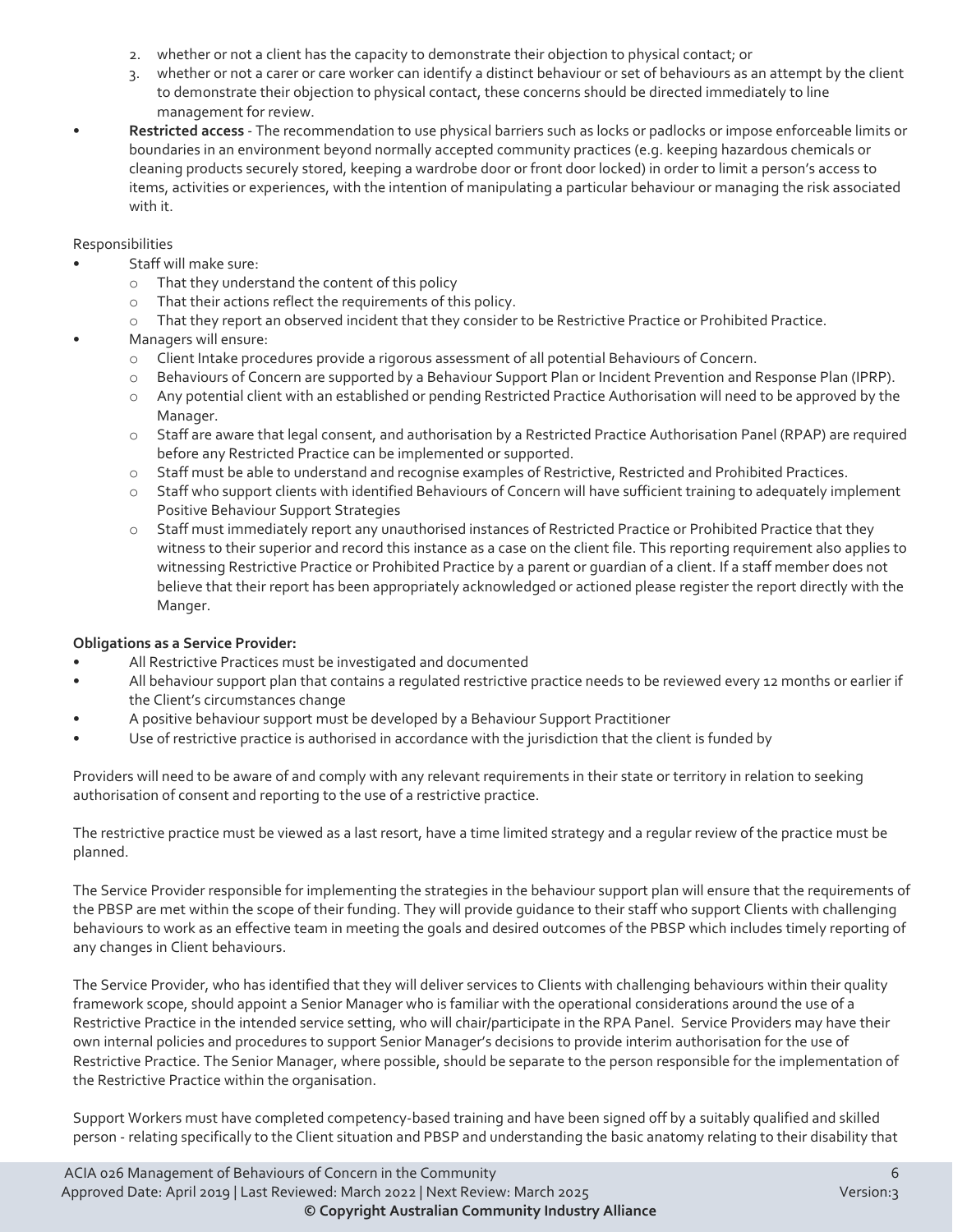causes behavioural issues. They should have an understanding of Restrictive Practice and the importance of their role in providing services to Clients with challenging behaviours including reporting changes in behaviour and responding to emergency situations. This training will be supplemented by training that supports the individual Client requirements.

The progress and effectiveness of implemented strategies are evaluated through regular engagement with the Client, and by reviewing, recording and monitoring data collected by providers implementing behaviour support plans.

Whilst managing challenging behaviours may be an important part of the support worker's role, it is not acceptable for workers to be injured. Support workers must report early signs of challenging behaviours and talk about any concerns with the supervisor or at team meetings. Early reporting enables earlier intervention to act. Service Providers have a duty of care to do all things possible to prevent or minimise any harm that may occur as a result of challenging behaviours.

Restrictive Practices should only be used in very limited and specific circumstances, as a last resort, and utilizing the least Restrictive Practice and for the shortest period of time possible under the circumstances. Restrictive Practices should only be used when they are proportionate and justified to protect the rights or safety of the person or others.

It is recommended that the reduction of Restrictive Practices is a high priority and that service providers are committed to providing the infrastructure to achieve evidence based practice.

It is important where a Restrictive Practice is used, it is legally authorised, administered safely, minimally and for the shortest period of time with the least infringement of the rights of the person with a disability, if and only if all other reasonable, less restrictive alternatives have been trialed.

The provider is required to demonstrate that restrictive practices are only used when absolutely necessary, as a last resort and in accordance with professional guidance and best practice. The provider must regularly monitor the client for signs of distress or harm while the client is subject to the restraint.

#### **Supporting the Rights of Individuals**

- It is intended that Service Providers support the rights of individuals to be treated with dignity and respect, and also promotes individual freedom of expression.
- Individuals are supported in accordance with the United Nations, Conventions of Rights of persons with Disability 2006, the National Standards for Disability 2013, the National Quality and Safeguards Framework 2016 and The Aged Care Quality Standards 2019.
- All Restrictive Practices must operate in conjunction with all the relevant legislation, policies, guidelines and standards that upholds the rights of individuals, including those pertaining to Restrictive Practices throughout service provisions.
- As early as possible in planning for the Client's service, the Service Provider should ensure steps are taken to ensure that a PBSP is developed (that includes strategies and techniques) by a suitably qualified and skilled person (known as a Behaviour Support Practitioner) that is consistent with best practice and meets the requirements set out in the legislation.
- A Behaviour Support Practitioner (Disability) or Approved Health Practitioner (Aged Care) will be responsible for conducting a person- centred behavioural assessment and develop a PBSP which captures the Clients clinical and other support needs. This may include a history of behaviours of concerns and past interventions, physical and mental health, risk assessment, psychosocial development, cognitive abilities, communication skills quality of life (including quality of family life), mediator analysis and systems and ecological analysis.
- They will oversee and support the implementation of the behaviour support plan consistent with the understanding of the individual's needs, supports and strategies to address unmet needs, risks and behaviours of concern. They will
- provide effective instruction, training and coaching, oversight, advice and feedback to Service Provider staff and informal supports. A critical role of the authorisation process is to support the reduction and elimination of the use of Restrictive Practices and to ensure that when they are used, the least restrictive option is implemented.

There are three key areas to ensuring the plans will be implemented successfully:

- 1. Involve all interested people, including the person with a disability and their family members and/or advocates, in planning from the outset (assessment phase) to gain commitment from everyone who will need to implement the plan
- 2. Make sure the plan is written in plain English and that all support people and family members know how to implement it to ensure consistency
- 3. Provide a timely follow-up to resolve any issues that may arise and remind everyone what they need to do.